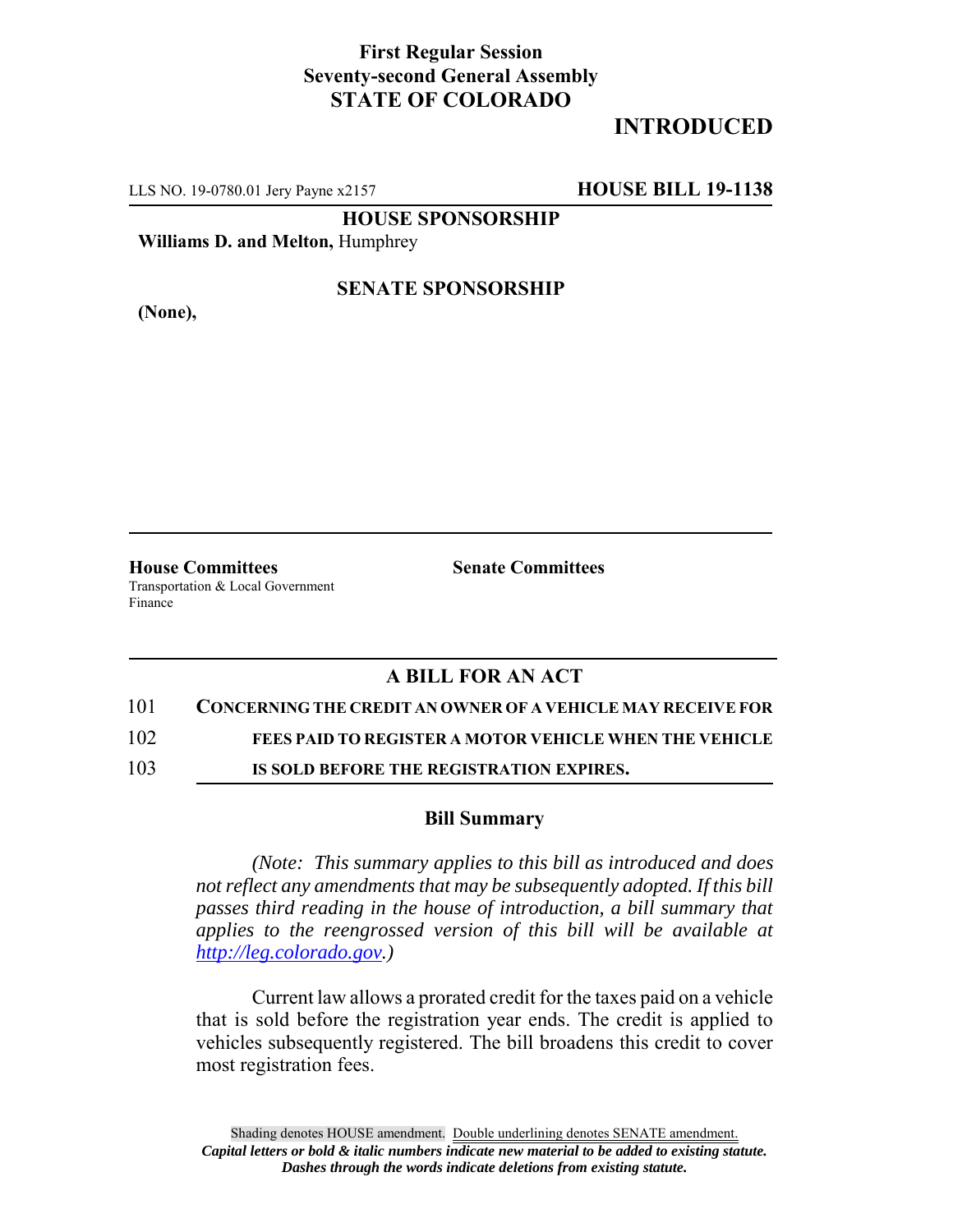*Be it enacted by the General Assembly of the State of Colorado:*

 **SECTION 1.** In Colorado Revised Statutes, 42-3-107, **amend**  $3 \qquad (25)$  as follows:

 **42-3-107. Taxable value of classes of property - rate of tax - when and where payable - department duties - apportionment of tax collections - definitions - rules - repeal.** (25) (a) (I) EXCEPT AS PROVIDED IN SUBSECTION (25)(b) OF THIS SECTION, THE DEPARTMENT 8 SHALL ALLOW a credit shall be allowed for taxes AND REGISTRATION FEES paid on any item of Class A, Class B, Class C, Class D, or Class F personal property if the owner disposes of the vehicle during the registration period or if the owner converts the vehicle from any class of personal property to Class F property. The credit may apply to payments of taxes AND REGISTRATION FEES on a subsequent application by the owner for registration of an item of Class A, Class B, Class C, Class D, or Class F personal property made during the registration period, or THE CREDIT may be assigned by the owner to the transferee of the property for which taxes OR REGISTRATION FEES were paid; except that, when the transferee is a dealer in new or used vehicles, the transferee shall account to the owner for any assignment of the credit.

20 (II) The credit shall be AUTHORIZED BY THIS SUBSECTION  $(25)(a)$  IS prorated based on the number of months remaining in the registration period after the transfer and disposal of the vehicle. The PRORATION 23 calculation for the credit shall be determined by using the period 24 beginning BEGINS with the first day of the month following the date of 25 AFTER THE transfer through AND ENDS the last day of the month for the 26 period for which the vehicle was registered.